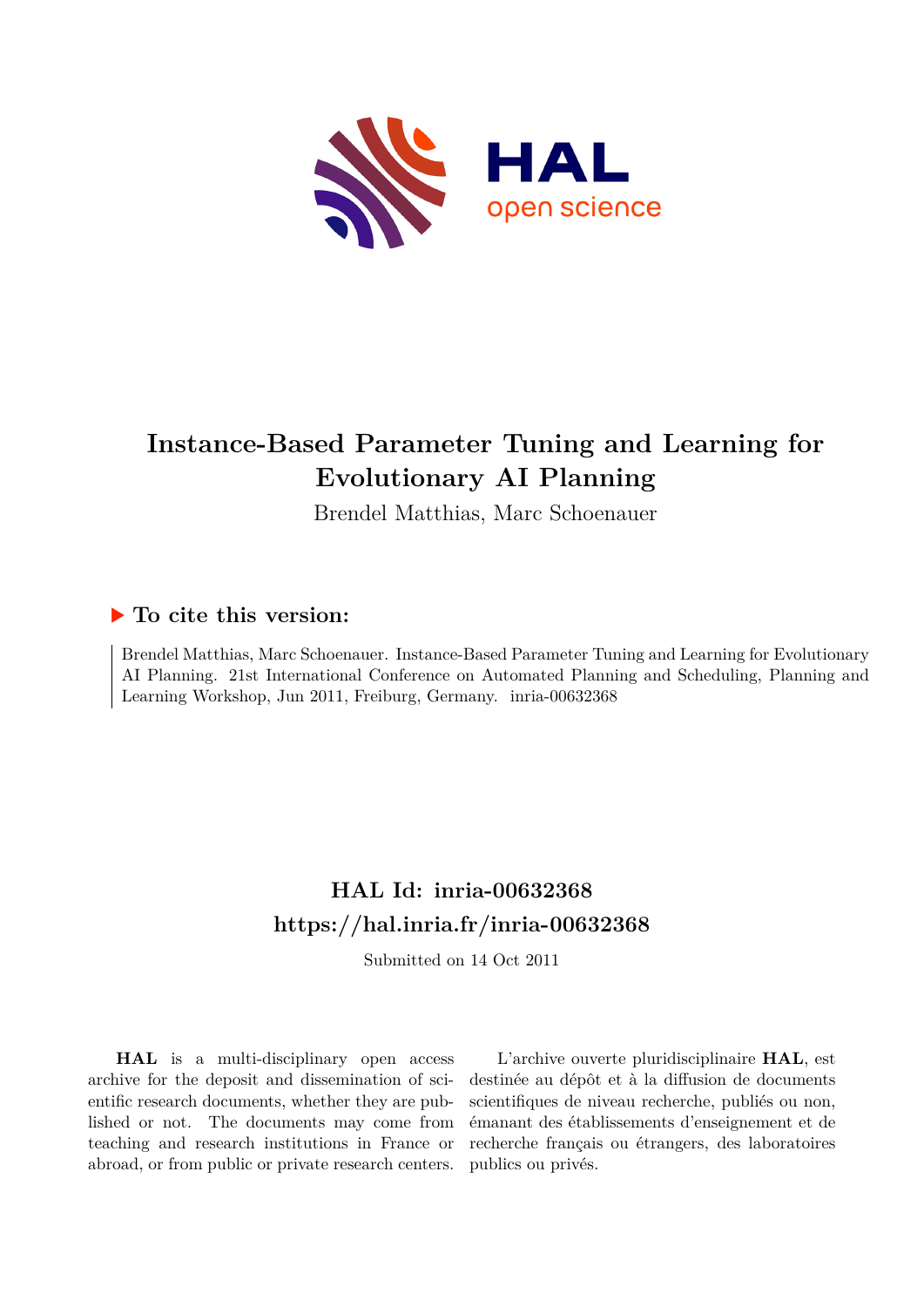### Instance-Based Parameter Tuning and Learning for Evolutionary AI Planning

Mátvás Brendel and Marc Schoenauer

Projet TAO, INRIA Saclay & LRI Universite Paris Sud ´ Orsay, France

#### Abstract

Learn-and-Optimize (LaO) is a generic surrogate based method for parameter tuning combining learning and optimization. In this paper LaO is used to tune Divide-and-Evolve (DaE), an Evolutionary Algorithm for AI Planning. The LaO framework makes it possible to learn the relation between some features describing a given instance and the optimal parameters for this instance, thus it enables to extrapolate this relation to unknown instances in the same domain. Moreover, the learned model is used as a surrogate-model to accelerate the search for the optimal parameters. It hence becomes possible to solve intra-domain and extra-domain generalization in a single framework. The proposed implementation of LaO uses an Artificial Neural Network for learning the mapping between features and optimal parameters, and the Covariance Matrix Adaptation Evolution Strategy for optimization. Results demonstrate that LaO is capable of improving the quality of the DaE results even with only a few iterations. The main limitation of the DaE case-study is the limited amount of meaningful features that are available to describe the instances. However, the learned model reaches almost the same performance on the test instances, which means that it is capable of generalization.

#### Introduction

Parameter tuning is basically a general optimization problem applied off-line to find the best parameters for complex algorithms, for example for Evolutionary Algorithms (EAs). Whereas the efficiency of EAs has been demonstrated on several application domains (Yu et al. 2008; Lobo, Lima, and Michalewicz 2007), they usually need computationally expensive parameter tuning. Consequently, one is tempted to use either the default parameters of the framework he is using, or parameter values given in the literature for problems that are similar to his one.

Being a general optimization problem, there are as many parameter tuning algorithms as optimization techniques (Eiben et al. 2007; Montero, Riff, and Neveu 2010). However, several specialized methods have been proposed, and the most prominent today are Racing (Birattari et al. 2002), REVAC (Nannen, Smit, and Eiben 2008), SPO (Bartz-Beielstein, Lasarczyk, and Preuss 2005), and ParamILS (Hutter et al. 2009). All these approaches face the same crucial generalization issue: can a parameter set that has been optimized for a given problem be successfully used to another one? The answer of course depends on the similarity of both problems. However, even in an optimization domain as precisely defined as AI Planning, there are very few results describing meaningful similarity measures between problem instances. Moreover, until now, sufficiently precise and accurate features have not been specified that would allow the user to accurately describe the problem, so that the optimal parameter-set could be learned from this feature-set, and carried on to other problems with similar description. To the best of our knowledge, no design of a general learning framework with some representative domains of AI planning has been proposed, and no general experiments has been carried out yet in this direction.

In the SAT domain, however, one work must be given as an example of what can be done along those lines. In (Hutter et al. 2006), many relevant features have been gathered based on half a century of SAT-research, and hundreds of papers. Extensive parameter tuning on several thousands of instances has allowed the authors to learn, using function regression, a meaningful mapping between the features and the running-time of a given SAT solver with given parameters. Optimizing this model makes it possible to choose the optimal parameters for a given (unknown) instance. The present paper aims at generalizing this work made in AI planning, with one major difference: the target will be here to optimize the fitness value for a given runtime, and not the runtime to solution – as the optimal solution is generally not known for AI planning problems. The Learn-and-Optimize (LaO) framework consists of the combination of optimizing (i.e., parameter tuning) and learning, i.e., finding the mapping between features and best parameters. Furthermore, the results of learning will already be useful during further the optimization phases, using the learned model as in standard surrogate-model based techniques (see e.g., (Bardenet and Kégl 2010) for a Gaussian-process-based approach).

LaO can of course be applied to any target optimization methodology that requires parameter tuning. In this paper, the target optimization technique is Evolutionary Algorithms (EA), more precisely the evolutionary AI planner

Copyright © 2011, Association for the Advancement of Artificial Intelligence (www.aaai.org). All rights reserved.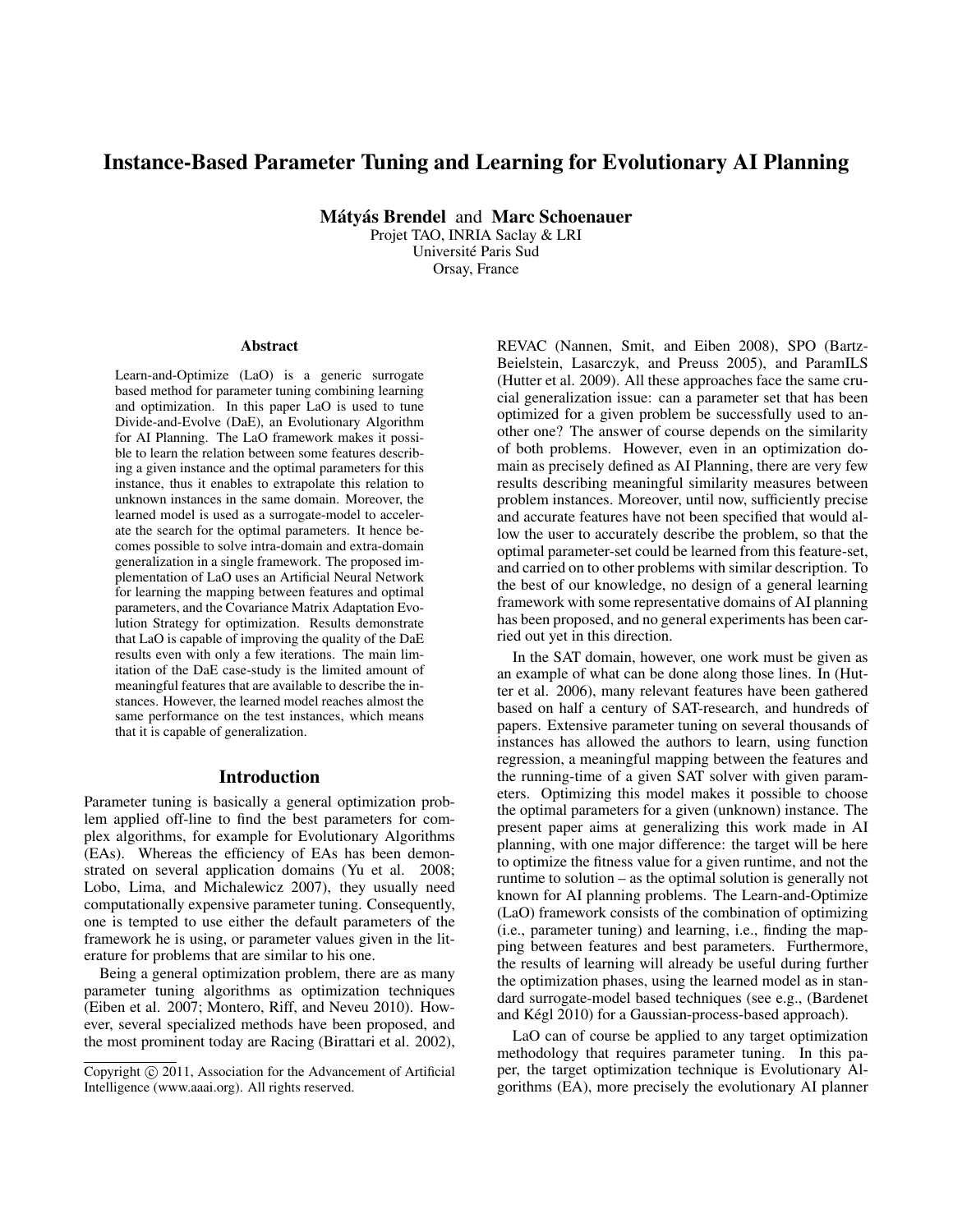called Divide-and-Evolve (DaE). However, DaE will be here considered as a black-box algorithm, without any modification for the purpose of this work than its original version described in (Jacques Bibai et al. 2010b).

The paper is organized as follows: AI Planning Problems and the classical YAHSP solver are briefly introduced in section . Section describes the evolutionary Divide-and-Evolve algorithm. Section introduces the original, top level parameter tuning method, Learn-and-Optimize. The case study presented in Section applies LaO to DaE, following the rules of the International Planning Competition 2011 – Learning Track. Finally, conclusions are drawn and further directions of research are proposed in Section .

#### AI Planning

An Artificial Intelligence (AI) planning problem is defined by the triplet of an initial state, a goal state, and a set of possible actions. An action modifies the current state and can only be applied if certain conditions are met. A solution plan to a planning problem is an ordered list of actions, whose execution from the initial state achieves the goal state. The quality criterion of a plan depends on the type of available actions: in the simplest case (e.g. STRIPS domain), it is the number of actions; it may also be the total cost of the plan for actions with cost; and it is the total duration of the plan, aka *makespan*, for temporal problems with so called durative actions.

Domain-independent planners rely on the Planning Domain Definition Language PDDL2.1 (Fox and Long 2003). The history of PDDL is closely related to the different editions of the International Planning Competitions (IPCs http://ipc.icaps-conference.org/), and the problems submitted to the participants, written in PDDL, are still the main benchmarks in AI Planning.

The description of a planning problem consists of two separate parts usually placed in two different files: the generic domain on the one hand and a specific instance scenario on the other hand. The domain file specifies object types and predicates, which define possible states, and actions, which define possible state changes. The instance scenario declares the actual objects of interest, gives the initial state and provides a description of the goal. A state is described by a set of atomic formulae, or atoms. An atom is defined by a predicate followed by a list of object identifiers: (PREDICATE NAME  $OBJ_1$  ...  $OBJ_N$ ).

The initial state is complete, whereas the goal might be a partial state. An action is composed of a set of preconditions and a set of effects, and applies to a list of variables given as arguments, and possibly a duration or a cost. Preconditions are logical constraints which apply domain predicates to the arguments and trigger the effects when they are satisfied. Effects enable state transitions by adding or removing atoms.

A solution plan to a planning problem is a consistent schedule of grounded actions whose execution in the initial state leads to a state that contains the goal state, i.e., where all atoms of the problem goal are true. A planning problem defined on domain  $D$  with initial state  $I$  and goal  $\overline{G}$  will be denoted in the following as  $\mathcal{P}_D(I, G)$ .

#### Divide-and-Evolve

Early approaches to AI Planning using Evolutionary Algorithms directly handled possible solutions. However, as it is often the case in Evolutionary Combinatorial optimization, those direct encoding approaches have limited performance in comparison to the traditional AI planning approaches. Furthermore, hybridization with classical methods has been the way to success in many combinatorial domains, as witnessed by the fruitful emerging domain of memetic algorithms (Hart, Krasnogor, and Smith 2005). Along those lines, though relying on an original "memetization" principle, a novel hybridization of Evolutionary Algorithms (EAs) with AI Planning, termed Divide-and-Evolve (DaE) has been proposed (Schoenauer, Savéant, and Vidal 2006; 2007). For a complete formal description, see (Jacques Bibai et al. 2010a).

The basic idea of DaE in order to solve a planning task  $\mathcal{P}_D(I, G)$  is to find a sequence of states  $S_1, \ldots, S_n$ , and to use some embedded planner to solve the series of planning problems  $\mathcal{P}_D(S_k, S_{k+1})$ , for  $k \in [0, n]$  (with the convention that  $S_0 = I$  and  $S_{n+1} = G$ ). The generation and optimization of the sequence of states  $(S_i)_{i \in [1,n]}$  is driven by an evolutionary algorithm. The fitness (quality criterion) of a list of partial states  $S_1, \ldots, S_n$  is computed by repeatedly calling the external 'embedded' planner to solve the sequence of problems  $\mathcal{P}_D(S_k, S_{k+1}), \{k = 0, \ldots, n\}.$  The concatenation of the corresponding plans (possibly with some compression step) is a solution of the initial problem. Any existing planner can be used as embedded planner, but since guarantee of optimality at all calls is not mandatory in order for DaE to obtain good quality results (Jacques Bibai et al. 2010a), a sub-optimal, but fast planner is used: YAHSP (Vidal 2004) is a lookahead strategy planning system for suboptimal planning which uses the actions in the relaxed plan to compute reachable states in order to speed up the search process.

A state is a list of atoms built over the set of predicates and the set of object instances. However, searching the space of complete states would result in a rapid explosion of the size of the search space. Moreover, goals of planning problem need only to be defined as partial states. It thus seems more practical to search only sequences of partial states, and to limit the choice of possible atoms used within such partial states. However, this raises the issue of the choice of the atoms to be used to represent individuals, among all possible atoms. The result of the previous experiments on different domains of temporal planning tasks from the IPC benchmark series (Bibai, Savéant, and Schoenauer 2009) demonstrates the need for a very careful choice of the atoms that are used to build the partial states. The method used to build the partial states is based on an estimation of the earliest time from which an atom can become true. Such estimation can be obtained by any admissible heuristic function (e.g  $h<sup>1</sup>$ ,  $h<sup>2</sup>$ ... (Haslum and Geffner 2000)). The possible start times are then used in order to restrict the candidate atoms for each partial state. A partial state is built at a given time by randomly choosing among several atoms that are possibly true at this time. The sequence of states is then built by preserving the estimated chronology between atoms (time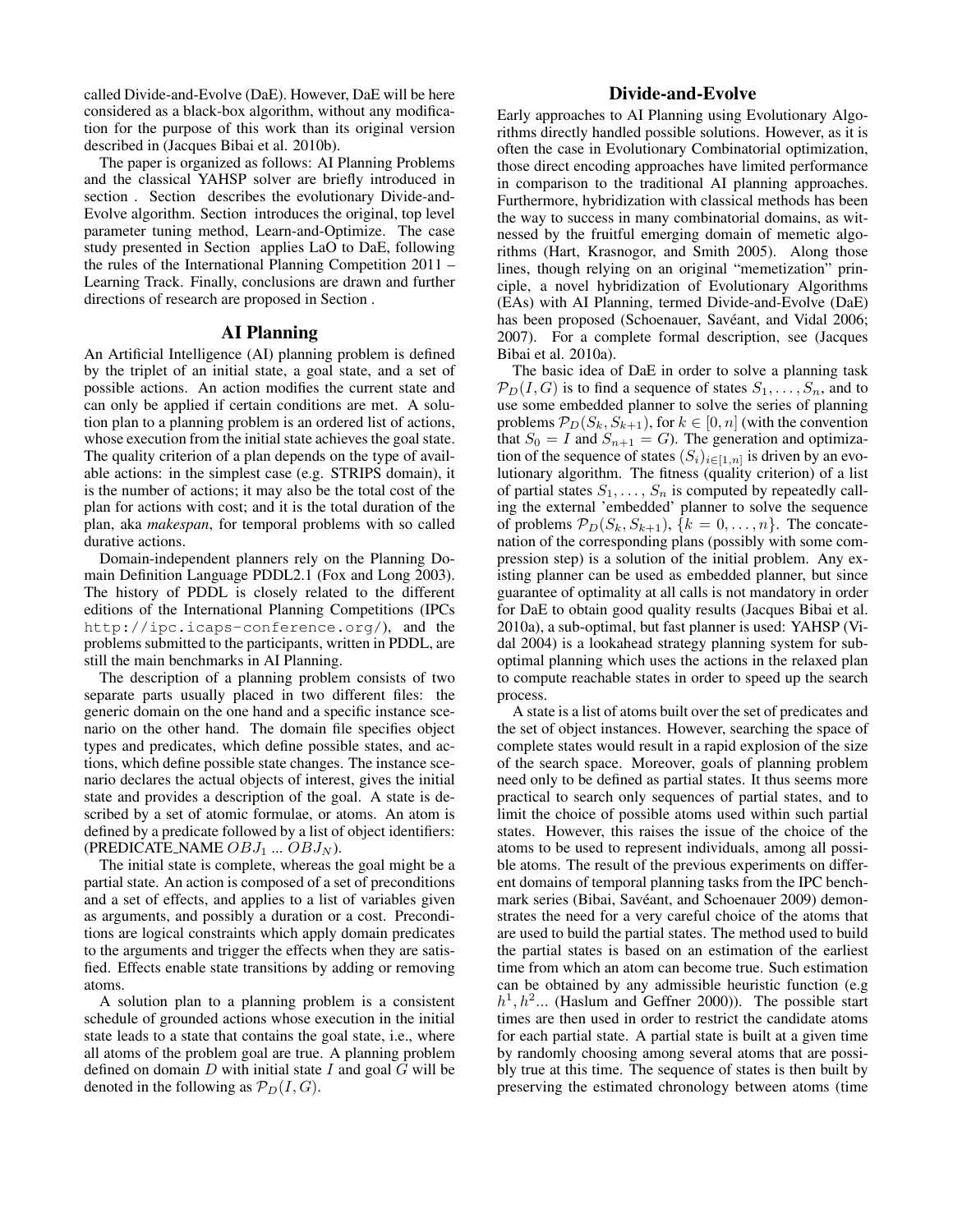consistency).

An individual in DaE is hence represented as a variablelength ordered time-consistent list of partial states, and each state is a variable-length list of atoms that are not pairwise mutex, as far as the initial grounding of all atoms can tell (exactly determining if two atoms are mutex amounts to solving a complete planning problem). Furthermore, all operators that manipulate the representation (see below) maintain the chronology between atoms and the approximate local consistency of a state, i.e. avoid pairwise mutexes.

One-point crossover is used, adapted to variable-length representation in that both crossover points are independently chosen, uniformly in both parents. Four different mutation operators have been designed, and once an individual has been chosen for mutation (according to a populationlevel mutation rate), the choice of which mutation to apply is made according to user-defined relative weights. Because an individual is a variable length list of states, and a state is a variable length list of atoms, the mutation operator can act at both levels: at the individual level by adding (addState) or removing (delState) a state; or at the state level by adding (addAtom) or removing (delAtom) some atoms in the given state. The list of DaE parameters that will be tuned in this paper is given in Table 3.

#### Learn-and-Optimize for Parameter Tuning

#### The General LaO Framework

As already mentioned, parameter tuning is actually a general global optimization problem, thus facing the routine issue of local optimality. But a further problem arises in parameter tuning, and this is the generality of the tuned parameters. Tuning only one instance has of course a sense if only that instance is to be solved. Parameters tuned for one instance however, may not be optimal for other instances, as (Bibai et al. 2010) demonstrates. Furthermore, this paper also demonstrates that parameter tuning for several domains simultaneously is even more difficult, if at all possible. Even when generalizing parameters learned on one instance to another instance of the same domain (intra-domain generalization) might be problematic, as there are instances with very different complexity in the same domain. The issue is of course even more critical when aiming at interdomain generalization, i.e., learning the parameters on one or several instances, and using the learned parameters on instances of different domain than that of the training instances. Indeed, differences between the domains may cause a problem, and even instances of apparent similar complexity (e.g. same number of objects) may require different settings from domain to domain. The poor results with global tuning in (Bibai et al. 2010) indicate that these are issues to be considered. One workaround this generalization issue is to relax the constraint of finding a single universally optimal parameter-set, that certainly does not exist, and to focus on learning a complex relation between instances and optimal parameters.

The proposed Learn-and-Optimize framework (LaO) aims at learning such relation, thus, in the ideal case, solving both the intra-domain and extra-domain generalization problems, by adding learning to optimization. The underlying hypothesis is that there exists a relation between some features describing an instance and the optimal parameters for solving this instance, and the goal of this work is to propose a general methodology to do so. If well designed, the features should describe differences both between instances from the same domain, and differences between instances of different domains – and hence differences between domains, too. The case study analyzed here deals with AI planning, and some features extracted from both the domain-file and the instance-file will be proposed later.

Suppose for now that we have  $n$  features and  $m$  parameters, and we are doing per-instance parameter tuning on instance  $I$ . For the sake of simplicity and generality, both the fitness, the features and the parameters are considered as real values. Parameter tuning is the optimization (e.g., minimization) of the fitness function (quality-criterion)  $f_{\mathcal{I}} : \mathbb{R}^m \to$ R, the expected value of the stochastic algorithm DaE executed with parameter  $p \in \mathbb{R}^m$ . The optimal parameter set is defined by  $p_{opt}(I) = argmin_p{f_{\mathcal{I}}(p)}$ .

For each instance *I*, consider the set  $F(\mathcal{I}) \in \mathbb{R}^n$  of the features describing this instance. Two relations have to be taken into account: each planning instance has features, and it has an optimal parameter-set. In order to be able to generalize, we have to get rid of the instance, and collapse both relations into one single relation between feature-space and parameter-space. By getting rid of the dependency to I we get the relation as:

$$
p(F) : \mathbf{R}^n \to \mathbf{R}^m, p(F) = p_{opt} \tag{1}
$$

Where both F and  $p_{opt}$  is taken for that instance  $\mathcal I$  of which F belongs to. For the sake of simplicity let us assume that there exists an unambiguous mapping from the feature space to the optimal parameter space. However, we will indicate, if some problems in the results may be caused by an unambiguity. The relation  $p(F)$  between features and optimal parameters can be learned by any supervised learning method capable of representing, interpolating and extrapolating  $\mathbb{R}^n \to \mathbb{R}^m$  mappings, provided sufficient data are available.

A simple method could be to use any standard parameter tuning method for an appropriate training set of instances in a given domain, and then to use an appropriate supervised learning method in order to learn the relationship between the features and the best parameters. However, learning and optimizing may be combined, and this is the main idea behind LaO. The idea of using some surrogate model in optimization is not new. Here, however, there are several instances to optimize, and only one model is available, that maps the feature-space into the parameter-space. Nevertheless, there is no question about how to use such a model of  $p(F)$  in optimization: one can always ask the model for hints about a given parameter-set. Of course, if the model were perfectly fit to the training data, it would be useless, since it would return the same hint as trained. Therefore underfitting when learning the mapping from feature-space to parameter-space is beneficial during the optimization phase in order to get new hints. One shall of course also avoid the regular threat on learning algorithms, that is over-fitting. It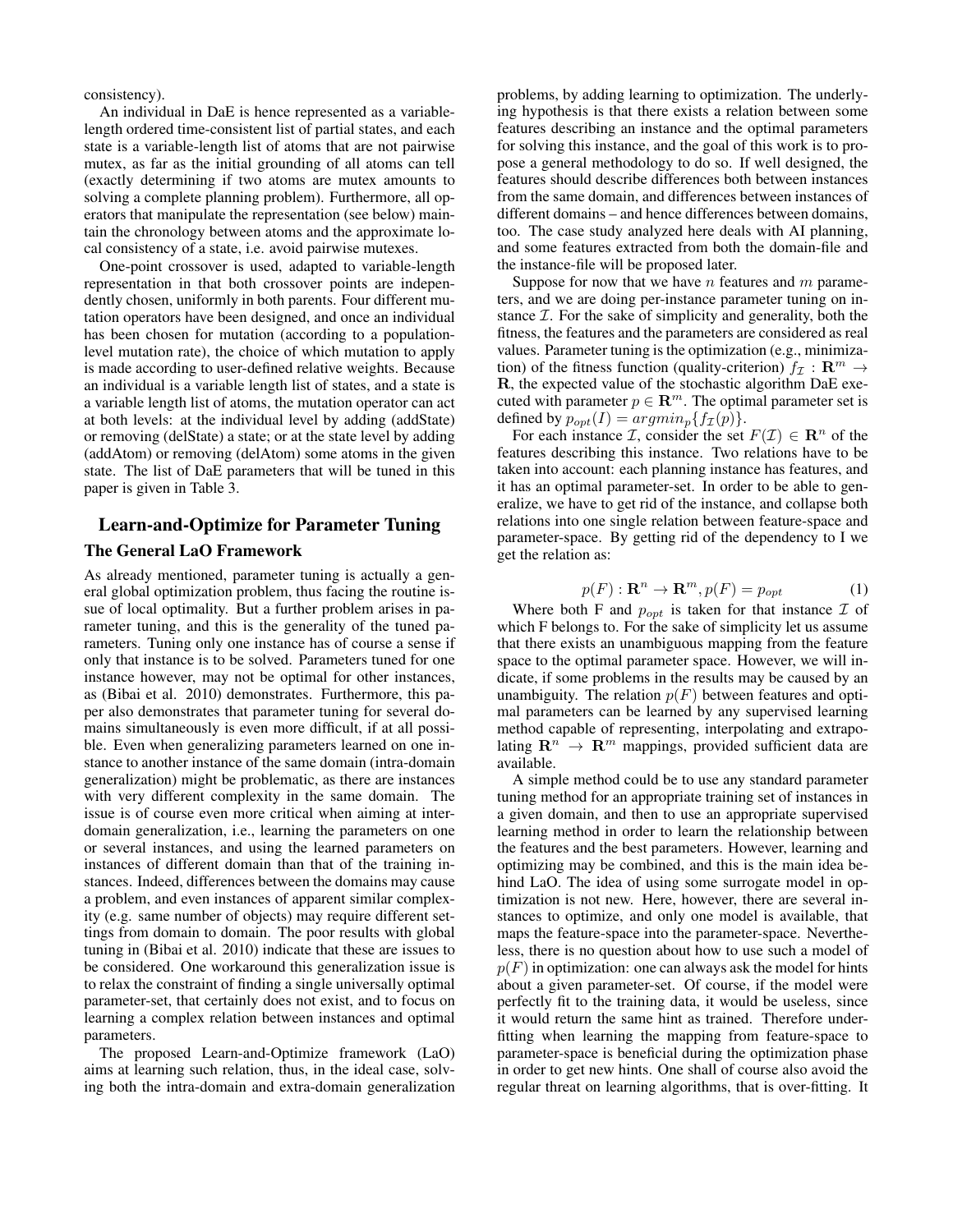seems reasonable that the stopping criterion of LaO is determined by the stopping criterion of the optimizer algorithm. After exiting one can also do a re-training of the learner with the best parameters found.

The proposed LaO algorithm is an open framework: one could use any appropriate learner for the mapping and any kind of optimizer for parameter tuning. LaO can of course be generalized to parameter tunning outside of AI planning. In most cases, where the parameters of an algorithm are to be tuned, there are instances of application, and in each of these cases, there is a possibility to improve the tuning by also learning the relation between some features and the optimal parameters.

#### An Implementation of LaO

A simple multilayer Feed-Forward Artificial Neural Network (ANN) trained with standard backpropagation was chosen here for the learning of the features-to-parameters mapping, though any other supervised-learning algorithm could have been used. The implicit hypothesis is that the relation  $p(F)$  is not very complex, which means that a simple ANN may be used. In this work, one mapping is trained for each domain. Training a single domain-independent ANN is left for future work.

The other decision for LaO implementation is the choice of the optimizer used for parameter tuning. Because parameter optimization will be done successively for several instances, the simple yet robust  $(1+1)$ -Covariance Matrix Adaptation Evolution Strategy (Hansen and Ostermeier 2001), in short CMA-ES, was chosen, and used with its robust own default parameters. The advantage of CMA-Es is that it does not need derivatives – which we do not have – yet it tries to estimat a natural gradient with only a small amount of computational time.

One original component, though, was added to some direct approach to parameter tuning: gene-transfer between instances. There will be one (1+1)-CMA-ES running for each instance, because using larger population sizes for a single instance would be far too costly. However, the  $(1+1)$ -CMA-ES algorithms running on all training instances form a population of individuals. The idea of gene-transfer is to use some 'crossover'-like mechanism between the individuals of this population. Of course, the optimal parameter sets for the different instances are different; However, a good 'chromosome' of one instance may at least help another instance. Thus it may be used as a hint in the optimization of that other instance. Therefore random gene-transfer was used in the present implementation of LaO, by calling the so-called *Genetransferer*. When the Genetransferer is requested for a hint for one instance, it returns with uniform random distribution the so-far best parameter of a different instance (preventing, of course, that the default parameters are tried twice). Another benefit from gene-transfer is that it may smoothen out the ambiguities between instances, by increasing the probability for instances with the same features to test the same parameters, and thus the possibility to find out that the same parameters are appropriate for the same features. Algorithm 1 shows the pseudo-code of the resulting LaO.

#### Algorithm 1 learn-and-optimize()

| <b>Require:</b> #cma, #epochs, instances                           |
|--------------------------------------------------------------------|
| 1: while exitCriterionFalse() do                                   |
| for $c = 1 \rightarrow \#cm$ a do<br>2:                            |
| for all $I \in instances$ do<br>3:                                 |
| 4:<br>$p \leftarrow I. call CMA()$ //each instance has its own CMA |
| 5:<br>$f \leftarrow I$ .evaluate(p) //also keeping track of best p |
| 6:<br>I.updateCMA(f)                                               |
| 7:<br>$c \leftarrow c + 1$                                         |
| 8:<br>for all $I \in instances$ do                                 |
| $I^* \leftarrow callGeneransferer(I)$ //a different instance<br>9: |
| $p \leftarrow I^* . getBestParameter()$<br>10:                     |
| $f \leftarrow I$ .evaluate(p)<br>11:                               |
| for all $I \in instances$ do<br>12:                                |
| 13:<br>$p \leftarrow I.getBestParameter()$                         |
| $F \leftarrow I.getFeatures()$<br>14:                              |
| addANN(F, p)<br>15:                                                |
| $trainANN(\#epochs)$<br>16:                                        |
| for all $I \in instances$ do<br>17:                                |
| 18:<br>$F \leftarrow I.getFeatures()$                              |
| $p \leftarrow callANN(F)$<br>19:                                   |
| 20:<br>$f \leftarrow I$ .evaluate(p)                               |
| 21: return                                                         |

Care must be taken when using the ANN and the Genetransferer as external hints within the standard CMA-ES process, to avoid corrupting it. CMA-ES should be informed about the external hints, if they improve the fitness-function. The proposed solution is to handle them as if they were the hint of the CMA-ES algorithm, i.e. to replace a standard request from CMA-ES by the value of the external hint, thus minimizing possible corruption. The global step size is updated with true or false, depending on the improvement or lack of improvement, and as in the usual CMA-ES algorithm, the covariance matrix is updated only in the later case.

One additional technical difficulty arose with CMA-ES: each parameter is here restricted to an interval. This seems reasonable and makes the global algorithm more stable. Hence the variables of the search-space of the optimizer are actually normalized linearly onto the [0,1] interval. It is hence possible to apply a simple version of the box constraint handling technique described in (Hansen et al. 2009), with a penalty term simply defined by  $||p^{feas} - p||$ , where  $p^{feas}$  is the closest value in the box, i.e. the orthogonal projection to the border. Moreover, only  $p^{feas}$  was recorded as a feasible solution , and later passed to the ANN. Note that the GeneTransferer and the ANN itself cannot send hints outside of the box. In order to not to compromise too much CMA-ES, several iterations of this were carried out for one hint of the ANN and one gene-transfer.

The implementation of LaO algorithm uses the Shark library (Igel, Glasmachers, and Heidrich-Meisner 2008) for CMA-ES and the FANN library for ANN (Nissen 2003). To evaluate each parameter-setting with each instance, a cluster was used, that has approximately 60 nodes, most of them with 4 cores, some with 8. However, this cluster is used by many researchers, therefore our algorithm was automatically scheduled to only use the spare CPU cycles on this cluster. Because of the heterogeneity of the hardware ar-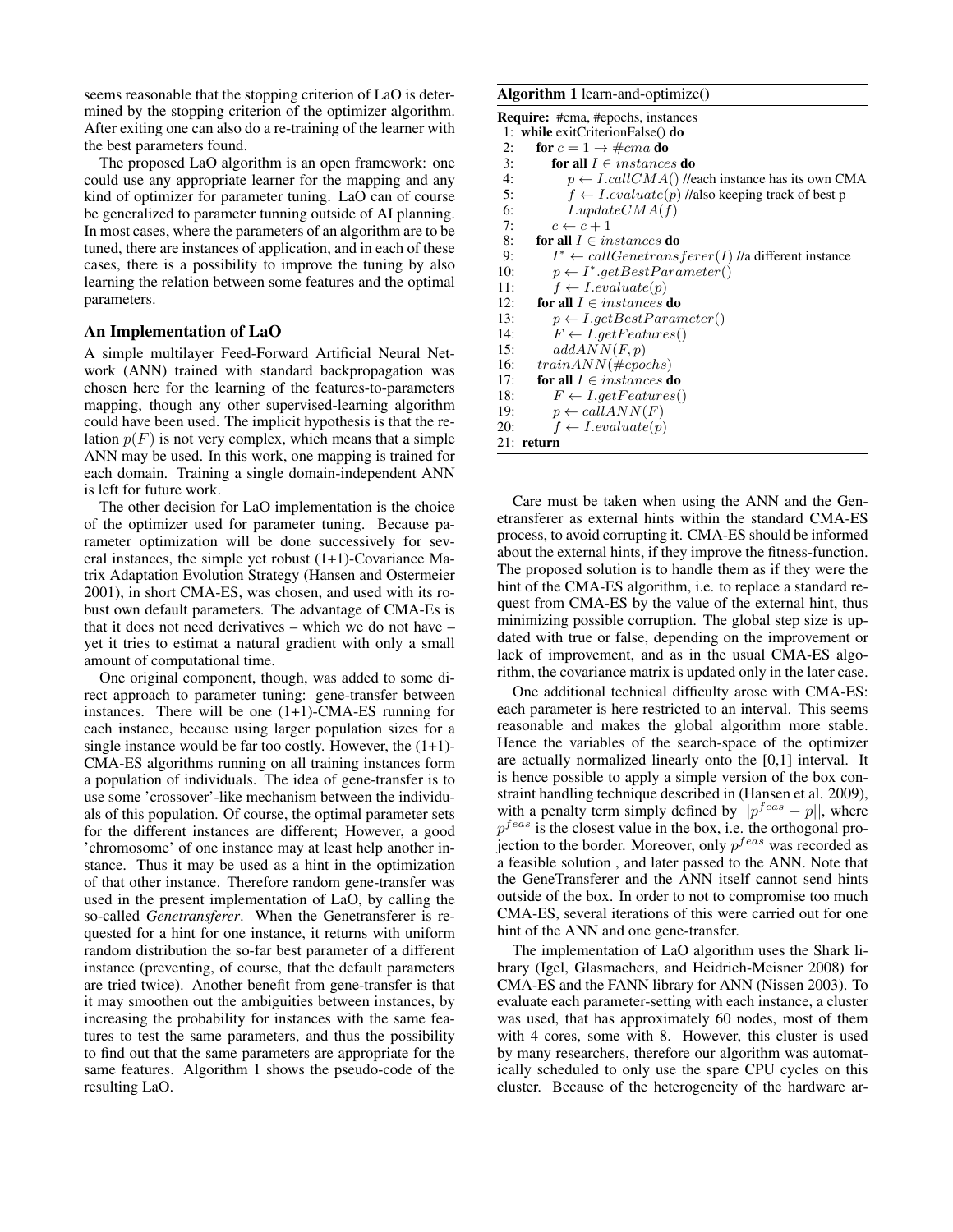| Domain          | # of       | $#$ training | # test    | ANN   | quality-ratio | quality-ratio | quality-ratio |
|-----------------|------------|--------------|-----------|-------|---------------|---------------|---------------|
| Name            | iterations | instances    | instances | error | in LaO        | ANN on train  | ANN on test   |
| <b>Freecell</b> |            | !08          | 230       | 0.1   | .09           | 1.05          | 1.04          |
| Grid            |            | 55           | 124       | 0.09  | . .09         | 1.05          | 1.03          |
| Mprime          |            | 64           | 152       | 0.08  |               | 1.05          | l.04          |

Table 1: Results by domains (only the actually usable training instances are shown). ANN-error is given as MSE, as returned by FANN. The quality-improvement ratio in Lao is that of the best parameter-set found by LaO.

chitecture used here, it is not possible to rely on accurate predicted running times. Therefore, for each evaluation, the number of YAHSP evaluations is fixed for DaE. Note that the number of YAHSP evaluations is approximately proportional to the running time, so that the execution time for a particular computer is also determined independently of the parameter-settings. For example, even if the size of the population is increased, because of the fixed number of evaluations that is allowed, the number of generations will be limited accordingly in order to approximatively allow the same running time for each parameter-setting optimization. Moreover, since DaE is not deterministic, 11 independent runs were carried out for each DaE experiment with a given paramter-set, and the fitness of this parameter set was taken to be the median fitness-value obtained by DaE.

#### Results

In the Planning and Learning Part of IPC2011 (IPC), 5 sample domains were pre-published, with a corresponding problem-generator for each domain: Ferry, Freecell, Grid, Mprime, and Sokoban. Ferry and Sokoban were excluded from this study since there were not enough number of instances at hand to learn any mapping. For each of the remaining 3 domains, 100 instances were generated, since this seemed to be appropriate for a running time of approximately 2-3 weeks: The competition track description fixes running time as 15 minutes. For each instance, 11 independent trials were run on a dedicated server to measure the median of number of evaluations with our default parameters. The termination criterion was the number of YAHSP evaluations. The median of those 11 runs were used as a termination criterion for each instance in the train set on any computer afterwards. However, many instances were never solved within 15 minutes, and those instances were dropped from the rest of experiment. The remaining instances were used for training.

Table 1 shows the data for each domain, as you can see from the approximately 100 instances from each domain we could not always make use of all training instances, except in the Freecell domain (108). In the other domains the more complex instances could not be solved in 15 minutes on the dedicated server.

Table 1 also shows information about results. The Mean Square Error (MSE) of the retrained ANN is shown for each domain. Note that since there can be multiple optimal parameters for the same instance (fitness-function is discrete), there might be an unavoidable error of the ANN. 5 iterations of CMA-ES were carried out, followed by one ANN

| Name            | Default  | CMA-ES    | Transferer | ANN       |
|-----------------|----------|-----------|------------|-----------|
| <b>Freecell</b> | $0 - 9$  | $64 - 66$ | $18 - 8$   | $18 - 17$ |
| Grid            | $2 - 24$ | $66 - 60$ | $16 - 11$  | $17 - 5$  |
| Mprime          | $2 - 45$ | $59 - 36$ | $2 - 11$   | $18 - 8$  |

Table 2: The share of the different sub-algorithm in finding the optimal parameters. For each sub-algorithm (Default, CMA-ES, Transferer=Genetransferer or ANN), the percentage of instances on which this method gave the best parameter set. Each cell shows 2 figures: the first one considers all occurrences of a method, no matter if another method also leads to an equivalent parameter set, as good as the first one. The second figures only consider the first method (from left to right) that discovered the best parameter-set.

and one Genetransferer, and this cycle was iterated in the algorithm. This means that for example for the Grid domain LaO was running for 10 iterations and CMA-ES was called 50 times in total. One has to note that this is not much, but we were restricted by time. The ANN had 3 fully connected layers, and the hidden layer had the same number of neurons as the input. Learning was done by the conventional back-propagation algorithm, which is the default in FANN. In one iteration of LaO the ANN was only trained once for 50 iterations (called epochs in FANN) without reseting the weights, so that we avoid over-training. The aim of not reseting the weights was that the ANN makes a graded transition from the previous best known parameter-set to the new best known parameter-set, which could help optimization by trying some intermediate values. This means that over the 10 iterations of LaO in the domain Grid 500 iterations (epochs) of the ANN were carried out in total. However, note that the best parameters were trained with much less iterations, depending on the time when they were found. In the worst case, if the best parameter was found in the last iteration of LaO, it was trained for only 50 epochs and not used anymore, only recorded in the logs. This is why retraining is needed in the end.

A parameter-set in LaO may come from different sources, namely it can be the default parameter-set, or requested from the CMA-ES, the Genetransferer or the ANN. It is an important information to know how good these sources work in optimization. Table 2 serves this purpose: it shows the share of the sub-algorithms in finding the optimal parameter-set in LaO, i.e. how each source contributes to the best parametersettings in the end. For each source the first number shows the ratio the source contributed to the best result if tie-breaks are taken into account, the second number shows the same,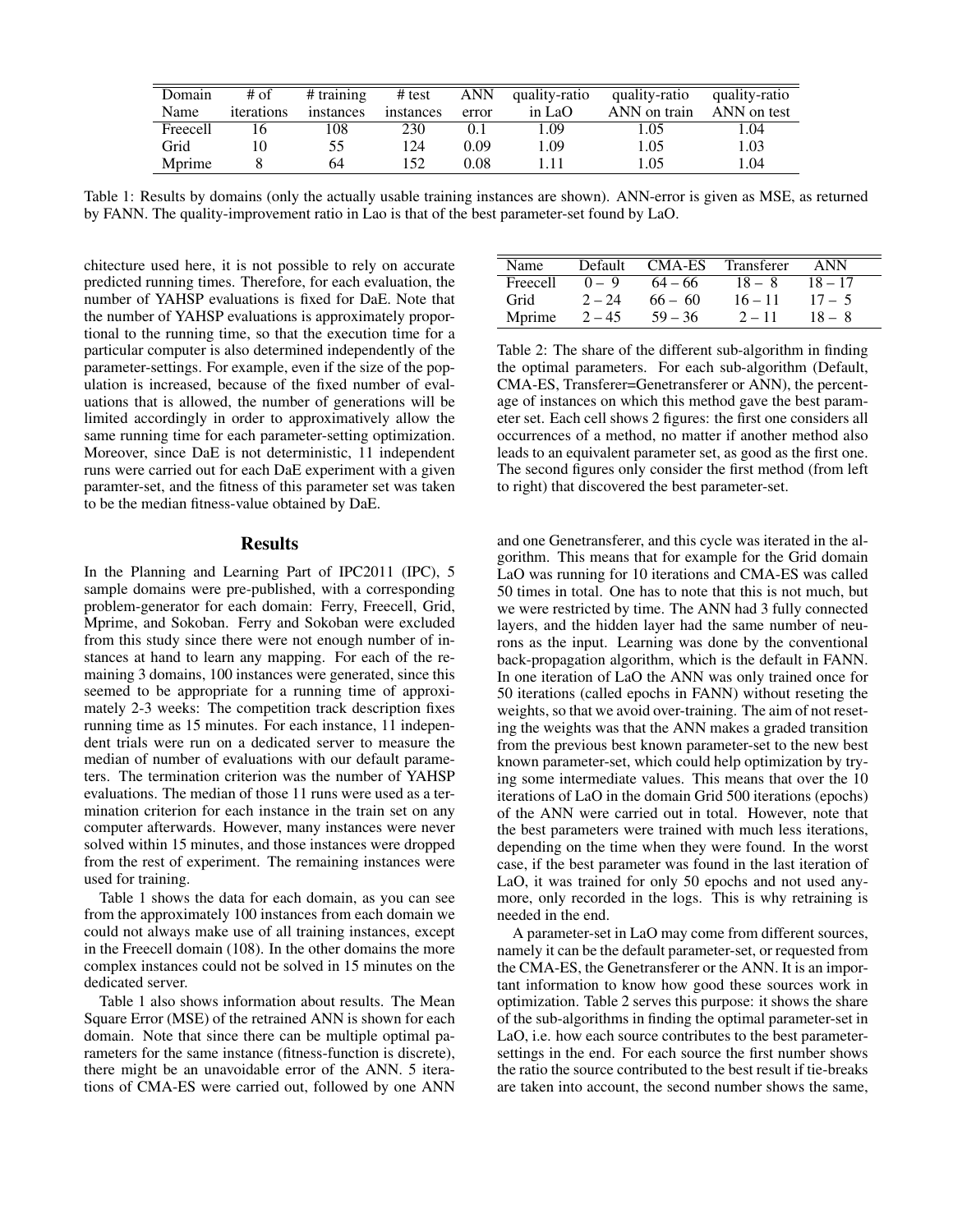| Domain   | $\#$ goals            | # fluents            | # objects              | mutexdensity               |
|----------|-----------------------|----------------------|------------------------|----------------------------|
| Freecell |                       | [28.34] 31.17, 1.68  | $[32, 38]$ 35.17, 1.68 | $[0.14, 0.17]$ 0.15, 0.005 |
| Grid     | $[7.9]$ 8, 1          | [58,59] 74.07, 9.38  | [56,90] 72.07, 9.38    | $[0.08, 0.1]$ 0.09, 0.009  |
| Mprime   | $[8, 9]$ 9, 1         | $[32,40]$ 36, 2.09   | $[42,52]$ 47, 2.009    | $[0.03 \ 0.03] \ 0.03, 0$  |
| IPC6 all | $[1,110]$ 23.32, 19.2 | $[4,217]$ 30.6, 25.5 | $[7,301]$ 45.2, 35.16  | $[0,0.48]$ 0.1, 0.07       |

Table 4: Statistics of some features per domains in the train-set. Values given are [min,max] average, standard deviation respectively. If a feature is constant, one number is given.

| Name                            | Min | Max     | Default       |
|---------------------------------|-----|---------|---------------|
| Probability of crossover        | 0.0 |         | 0.8           |
| Probability of mutation         | 0.0 |         | 0.2           |
| Rate of mutation add station    |     | 10      |               |
| Rate of mutation delete station |     | 10      |               |
| Rate of mutation add atom       |     | 10      |               |
| Rate of mutation delete atom    |     | 10      |               |
| Mean average for mutations      | 0.0 |         | 0.8           |
| Time interval radius            |     | 10      | $\mathcal{L}$ |
| Maximum number of stations      | 5   | 50      | 20            |
| Maximum number of nodes         | 100 | 100 000 | 10 000        |
| Population size                 | 10  | 300     | 100           |
| Number of offspring             | 100 | 2 000   | /(10)         |

Table 3: DaE parameters that are controlled by LaO

if only the first best parameter-set is taken into account. Note that the order of the sources is as it is in the table: for example if CMA-ES found a different parameter-settings with the same fitness as the default, that is not included in the first ratio, but it is included in the second. Analyzing both numbers can lead to interesting conclusions. For example, for domain Mprime the default parameter-settings was the optimal for 45% of the instances, however, only in 2% of the instances there was no other parameter-setting found with the same quality. In the domain Freecell, the share of ANN is quite high (18%), moreover we can see that in most of the cases the other sources did not find a parameter-set equally good (17%). While Genetransferer in Freecell take equal share (18%) of all the best parameters, but only a part of them (8%) were unique. Note that CMA-ES was returning the first hint in each iteration and had 5 times more possibilities than the ANN. Taking this into account both the ANN and Genetransferer made an important contribution to optimization.

Termination criterion in the competition was simply the available time, the algorithm was running for several weeks on our cluster, which is used also for other research, i.e. only a small number of 4 or 8-core processors were available for each domain in average. After stopping LaO, retraining was made with 300 ANN epochs with the best data, because the ANN's saved directly from LaO may be undertrained. The MSE error of the ANN did not decrease using more epochs, which indicates that 300 iterations are enough at least for this amount of data and for this size of the ANN. Tests with 1000 iterations did not produce better results and neither training the ANN uniquely with the first found best parameters.

The controlled parameters of DaE are described in table 3. For a detailed description of these parameters, see (Bibai et al. 2010). The feature-set consists of 12 features. First there are 5 important features: the number of fluents, goals, predicates, objects and types. These were extracted from the domain file or the instance file using the PDDL parser. One further feature we think could even be more important is called mutex-density, which is the number of mutexes divided by the number of all fluent-pairs. We also kept 6 less important features: number of lines, words and byte-count obtained by the linux command "wc" - of the instance and the domain file. These features were kept only for historical reasons: they were used in the beginning as some "dummy" features.



Distribution of features in Freecell domain

Figure 1: Distribution of the features "number of objects" and "mutex-density" in train-set in Freecell domain. One dot represents one problem, error-bars show standard deviation.

Table 4 shows some statistical properties of some selected features for each domain. Most of the features were correlated with each other, like #objects, #fluents, #goals and also the wc-features. This means that actually we do not have much information on the input-side. Mutex-density is good, because it is independent of the other features, as it is shown in figure 1. You can see that we have all kind of mutexdensities regardless of the number of objects. Standarddeviation-boxes look also the same for each value of number of objects.

Figure 2 shows the optimal parameter-values for mutation-rate and the feature "number of objects" for each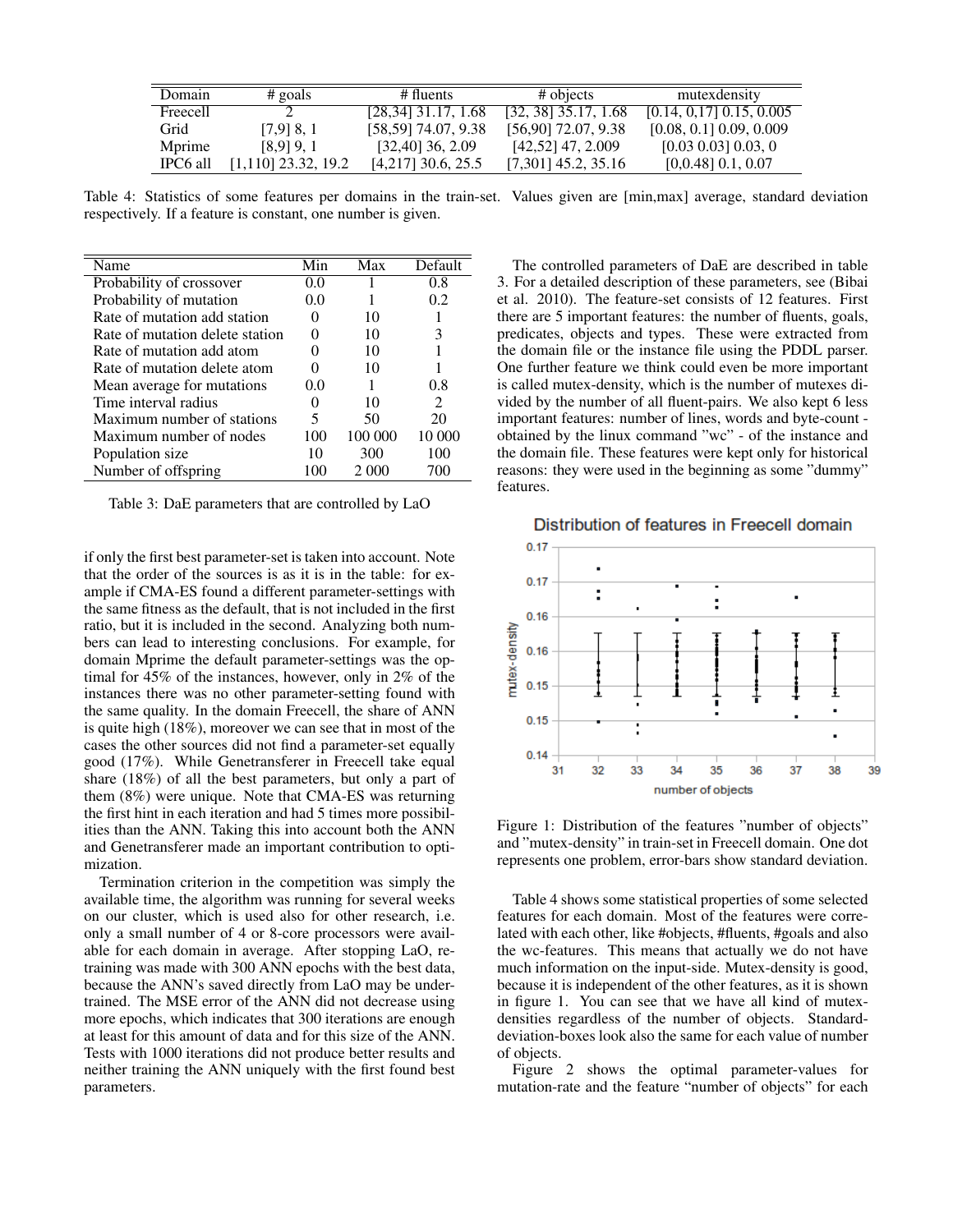

Figure 2: Relation between the feature "number of objects" and the parameter "mutation rate" in LaO, in the train-set in Freecell domain. Values of "mutation rate" are the optimal values found by LaO. This looks bad, but not unexpected. We can explain this. It is however questionable to show it. Error-bars-show standard deviation.



Figure 3: Relation between the feature "number of objects" and the parameter "mutation rate" as learned by the ANN, during evaluation on the test-set in Freecell domain.

training instance in the domain Freecell after terminating. Figure 3 shows for the trained ANN the same feature and parameter for the test-instances. We can see here what kind of model we get after training on the data produced by LaO. Note that these figures are the projection of the multidimensional feature- and parameter-space. The seeming unambiguity can have several explanations: (i) other features may be involved in the relation (ii) LaO was executed for a short time, therefore the relation is far from the real, optimal parameter-sets (iii) the feature-set is too weak to resolve an unambiguity. Nevertheless, the ANN seems to 'cut through': it reduces the relation as shown in the figure and this is acceptable.

Since testing was also carried out on the cluster, the termination criterion for testing was also the number of evaluations fixed for each instance. For evaluation the qualityimprovement (quality-ratio) metric as used in IPC competitions. As a baseline we took the default parameter-setting. The ratio of the fitness value for the default parameter and the tuned parameter was computed and average was taken over the instances in the train or test-set.

$$
Q = \frac{Fitness_{baseline}}{Fitness_{tuned}} \tag{2}
$$

Note that since our termination criterion is number of evaluations, there was no unsolved instance. If an instance was unsolvable with default parameters within the specified time, it was dropped.

Table 1 also presents several quality-improvement ratios. Label "in LaO" means that the best found parameter is compared to the default. By definition this ratio can not be less than 1 for any instance. We also present qualityimprovement ratios for the retrained ANN on the trainingset and the test-set. In these later cases, numbers less then 1 are possible, but were rare. As it can be seen we achieved a considerable quality-gain in training, but the transfer of this improvement to the ANN-model was only partial. Reasons for this may be different. First, there is the unambiguity of the mapping, second, the ANN may not be complex enough for the mapping, but most probably the feature-set is not powerful enough. On the other hand, the ANN model generalizes excellently to the independent test-set. Qualityimprovement ratios dropped only by 0.01, i.e. the knowledge incorporated in the ANN was transferable to the test cases and usable almost to the same extent as for the train set. Our results are quite similar for each domain. Even the size of the training set seems not to be so crucial. For example for Freecell all the instances (108 out of 108 generated) could be used, because they were not so hard. On the other hand, only few Grid instances (55 out of 107 generated) could be used. However, both performed well. The explanation for this may be that both the 32 and 108 instances covered well the whole range of solvable instances.

#### Conclusions and Future Work

Our method presented in this paper is a surrogate-model based combined learner and optimizer for parameter tuning. We demonstrated that our algorithm is capable of improving the quality of the DaE algorithm considerably even with only a few iterations. An appropriate number of iterations, like 1000 shall be carried out to demonstrate the capability of the algorithm. We also demonstrated that some of this quality-improvement can be incorporated into an ANNmodel, which is also able to generalize excellently to an independent test-set.

Since LaO is only a framework, as indicated other kind of learning methods, and other kind of optimization techniques may be incorporated. If an ANN is used, the optimal structure has to be determined, or a more sophisticated solution